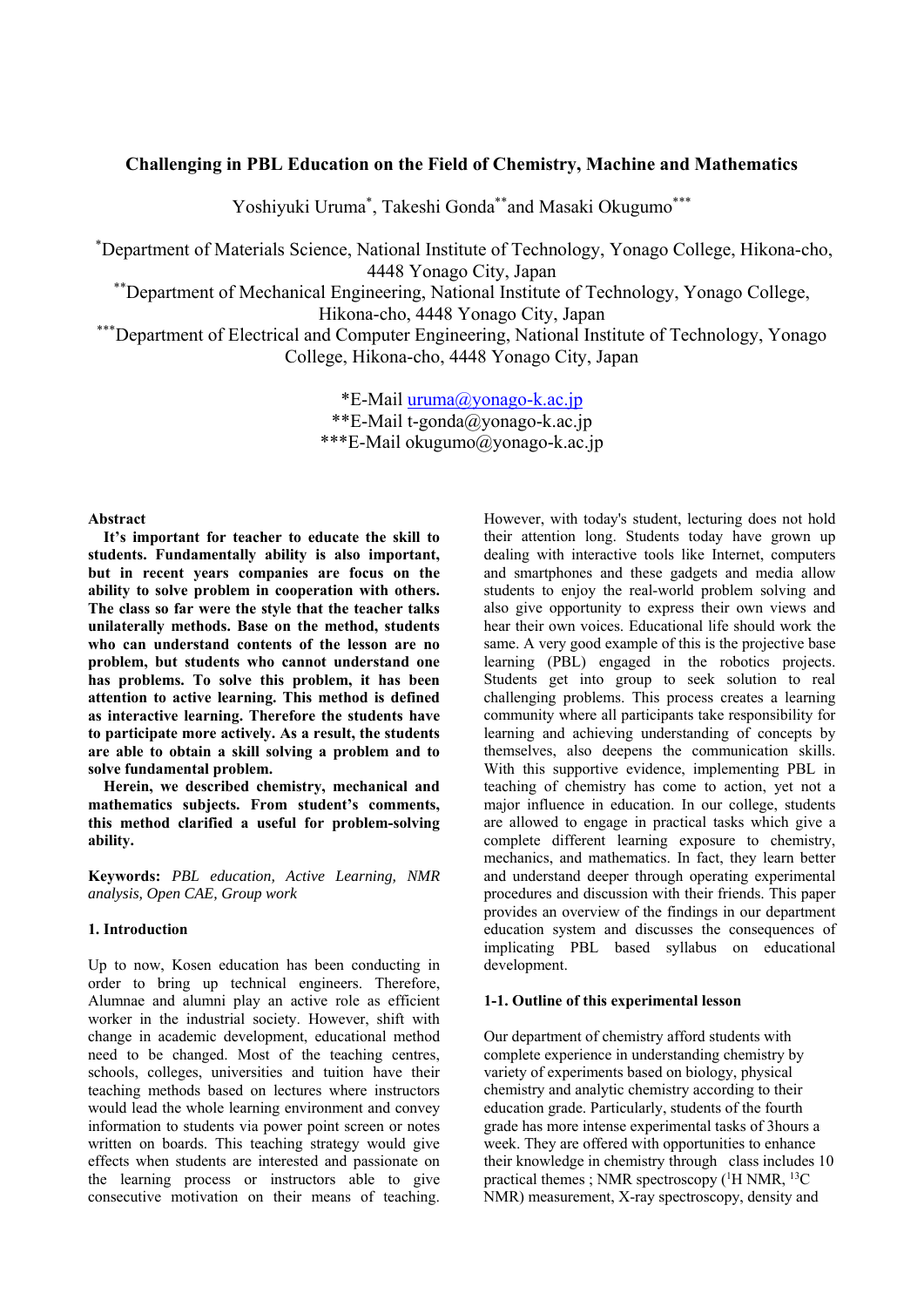viscosity against water-alcohol system, measurement of heat of solution for sodium thiosulfate, measurement of boiling point for methanol-benzene system, electromotive force of Daniel-Volta battery, hydrolysis rate of methyl acetate, logic circuit, absorption spectrum and emission spectrum, computer simulations.

| 2122.34           | 物質工学科                                                                                                                                                                                                                                                   |               | 拟当教具                          | 青木 東、野関巾奉 |         |  |  |
|-------------------|---------------------------------------------------------------------------------------------------------------------------------------------------------------------------------------------------------------------------------------------------------|---------------|-------------------------------|-----------|---------|--|--|
| 授業科目名             | 物質工学実験I                                                                                                                                                                                                                                                 |               | $8183 - 1$                    |           |         |  |  |
| 学年                | 478.90                                                                                                                                                                                                                                                  |               | 開講学期                          | 通用        | 单位数 1集位 |  |  |
| 医分                | 必修得                                                                                                                                                                                                                                                     |               | 授業の形態                         | 実録        | 单位接链 護修 |  |  |
| 授業機要              | 物理化学・無機化学・生物学・機械工学・電気工学に関連する各種の実験を通して、実験計画の立案、データの取得<br>と整理、データの妥当性に関する検討、関連知識・情報の調査を総合的に行う訓練を行う。                                                                                                                                                       |               |                               |           |         |  |  |
| 関連する木粒の<br>学習教育日報 | 「提会PRG」: B-1<br>関連するJABEE<br>「提合PRG」:d-2<br>学習教育日標                                                                                                                                                                                                      |               |                               |           |         |  |  |
| 新連日標              | テーマに介数した実験計画の立実、データの政得と整理、データの妥当性に関する検討、関連知識・情報の調査を<br>チームで分明して行うことができる。                                                                                                                                                                                |               |                               |           |         |  |  |
| 授業の進め方と<br>アドバイス  | 提示された実験テーマとそのテーマに関する実験を行うための基本的な実験器具等に基づき、計画を立案し実行に<br>移す。調査・研究をチームの構成員が分担して実験を行うこと。<br>物質工学の基礎を実践に生かすための幅広い知識・技術を習得するために、臨海実習、ものづくり実習を行なう。実<br>独テーマ·実習に関する基礎知識を問う試験を後期期末試験で行う。                                                                         |               |                               |           |         |  |  |
|                   | 固数                                                                                                                                                                                                                                                      |               |                               |           | 授業内容    |  |  |
|                   | 前期:                                                                                                                                                                                                                                                     |               |                               |           |         |  |  |
| 授業内容<br>スケジュール    | 「水ーアルコール混合系の密度変化と粘度」<br>$0 + -73$<br>$07 - 74$<br>「チオ研解ナトリウムの演解熱剤室」<br>「メタノール・ペンゼン混合系の遺点測定」<br>$0 + -76$<br>「ダニエル・ボルタ電池の起電力」<br>$O + -76$<br>「動酸メチルの加水分解速度」<br>$O + -77$<br>「抽得固路」<br>04-78<br>$09 - 79$<br>「吸収スペクトルと発光スペクトル」<br>ロテーマ10「コンピュータシミュレーション」 |               |                               |           |         |  |  |
|                   | (2) 臨海実習(広島大学臨海実習施設) 21時間                                                                                                                                                                                                                               |               |                               |           |         |  |  |
|                   | 後期:ものづくり実習                                                                                                                                                                                                                                              |               |                               |           |         |  |  |
|                   | 後期期末試験                                                                                                                                                                                                                                                  |               |                               |           |         |  |  |
| 数科書               | 特に定めない                                                                                                                                                                                                                                                  |               |                               |           |         |  |  |
|                   | 後羅廉平編「物理化学実験法」共立出版、小寺明編「物理化学実験法」朝倉書店ほか実験書                                                                                                                                                                                                               |               |                               |           |         |  |  |
| 参考書               | 物理化学、情報科学L、生物、生化学、機械工学                                                                                                                                                                                                                                  |               |                               |           |         |  |  |
| 開連教科              |                                                                                                                                                                                                                                                         |               |                               |           |         |  |  |
| 基礎加算              |                                                                                                                                                                                                                                                         |               | 化学、解槽化学、物理化学、有槽化学、生物、生化学、糖辅工学 |           |         |  |  |
|                   | 総合評価期合                                                                                                                                                                                                                                                  |               | 各テーマのレポート:28点。                |           |         |  |  |
|                   | <b>SHIPPER</b>                                                                                                                                                                                                                                          |               | 臨海事習レポート:12点                  |           |         |  |  |
|                   | レポート                                                                                                                                                                                                                                                    | <b>BDRL</b>   | 40% ものづくり実習レポート:20点           |           |         |  |  |
|                   | 満載・小テスト                                                                                                                                                                                                                                                 | $\eta_{\Psi}$ | (試験は行った実験・実習に対する基礎知識を問う。      |           |         |  |  |
| 成績の評価方法           | その他                                                                                                                                                                                                                                                     | 96            |                               |           |         |  |  |

Figure 1. Syllabus of Experimental lesson (Japanese ver.)

The students are grouped and time is provided for students to do some research on their experiment, in they are assigned to design the own experiential procedures that aim to explain and describe the hypothesis of each task. This enable personalized learning. Participants set their own learning pace and concepts by merging the gap between theory and practice which play a crucial role retaining ideas gained from classroom learning. This journey also imparts high focus on collaboration and valuable discussion among members which increase students' engagement in chemistry Of course, teachers confirm the pre preparation by checking their notes and instructing them the safety alerts before they are allowed to carry out the experiment.

| と調べてあとこう       |              |                                                                                                                                                                                                                                                                                                                                              |           |  |
|----------------|--------------|----------------------------------------------------------------------------------------------------------------------------------------------------------------------------------------------------------------------------------------------------------------------------------------------------------------------------------------------|-----------|--|
| L-1-1 HNMR     |              | ヒーNMR沸え (H. PC)を行うことで付き分かるよか                                                                                                                                                                                                                                                                                                                 |           |  |
|                |              | 1H NWR 略収a大評合はO~101pm×第刷を差=リ、HAMR =4代号シフ                                                                                                                                                                                                                                                                                                     |           |  |
|                |              | トなども見ることで、その分子がどんな種類のプロトンを食んざいるのかわかる。                                                                                                                                                                                                                                                                                                        |           |  |
|                |              | HNMRスパウトルに現在を各ピークの衝性はそのピークを与えるプロトン                                                                                                                                                                                                                                                                                                           |           |  |
|                |              | の数には何です。ネビークの面積を電子的に割定、つまり積分であったによ                                                                                                                                                                                                                                                                                                           |           |  |
|                |              | り、今子中の握動を実にするそプロトンの推灯数を通信ことができる、技巧して                                                                                                                                                                                                                                                                                                         |           |  |
|                |              | ピーク面積は数字をデすか、もしては段の高さが引きたりの面打に比例!                                                                                                                                                                                                                                                                                                            |           |  |
|                |              | したがってそのピークならもるプロトンに捕河散の代のリマクような理解する言葉<br>ディートとトネマれる、おコピークを約はピークの大エマを比べるには単に名                                                                                                                                                                                                                                                                 |           |  |
|                | 投入高工を進化ればよい。 |                                                                                                                                                                                                                                                                                                                                              |           |  |
|                |              | HNMRスペクトルでは「おaビークに限らず」なるがRolaがAllますっピークにつ                                                                                                                                                                                                                                                                                                    |           |  |
|                |              | 数はきことがある。スピットスピン分報とよばある多重吸収の過氧は、SKに                                                                                                                                                                                                                                                                                                          |           |  |
|                |              | 234.原子×核スピンを用す作用する。すなわち カップリングすることだまって<br>2.3起:これる。すいたいた、ある様がもっかこな品情は場はつな                                                                                                                                                                                                                                                                    |           |  |
|                |              | が感じる花品に新聞を与える。このことから、HATを読がわかる。                                                                                                                                                                                                                                                                                                              |           |  |
| $t-l_2$ "C NMR |              |                                                                                                                                                                                                                                                                                                                                              |           |  |
|                |              | キマキーに PCNMR = 4分子中の炭素面子の数を数えることができる。そのう                                                                                                                                                                                                                                                                                                      |           |  |
|                |              | 文化学ンットを観測することにより、各発生の環境に関する情報を得るこ                                                                                                                                                                                                                                                                                                            |           |  |
|                |              | とのアエ3. 1.7. 好定の官範書の布長、また名混成(中, 中, 年)の                                                                                                                                                                                                                                                                                                        |           |  |
|                | 容素をうい数がわかる。  |                                                                                                                                                                                                                                                                                                                                              |           |  |
| ヒコルキシコト        |              |                                                                                                                                                                                                                                                                                                                                              |           |  |
|                |              | 石油 Highles R=74-1124位置は化学5-1104は43.TMSAH<br>なートラガにおくと、他のビークは品質これより近出すに違いる、NMRチー                                                                                                                                                                                                                                                              |           |  |
|                |              | Fは Pイカキ用い、ppm単位で目並られる。SCEは使用している人も計入指数                                                                                                                                                                                                                                                                                                       |           |  |
|                |              | 製のセンブダントに詳しい、「HAMRATTAに伴ってします」相関も定                                                                                                                                                                                                                                                                                                           |           |  |
| A日11元了。        |              |                                                                                                                                                                                                                                                                                                                                              |           |  |
|                |              | $\begin{picture}(180,10) \put(0,0){\line(1,0){100}} \put(10,0){\line(1,0){100}} \put(10,0){\line(1,0){100}} \put(10,0){\line(1,0){100}} \put(10,0){\line(1,0){100}} \put(10,0){\line(1,0){100}} \put(10,0){\line(1,0){100}} \put(10,0){\line(1,0){100}} \put(10,0){\line(1,0){100}} \put(10,0){\line(1,0){100}} \put(10,0){\line(1,0){100}}$ |           |  |
|                |              |                                                                                                                                                                                                                                                                                                                                              |           |  |
|                |              |                                                                                                                                                                                                                                                                                                                                              |           |  |
|                |              |                                                                                                                                                                                                                                                                                                                                              |           |  |
|                |              | 611 HNWRACES- Slow)                                                                                                                                                                                                                                                                                                                          |           |  |
|                |              |                                                                                                                                                                                                                                                                                                                                              | NATIVO PT |  |
|                |              |                                                                                                                                                                                                                                                                                                                                              |           |  |
|                |              |                                                                                                                                                                                                                                                                                                                                              |           |  |

Figure 2. Experimental notebook

## **1-2. Details of this experimental lesson**

~ *NMR Measurement of Unknown Organic Compounds~*

NMR analysis is the most common and powerful tool used nowadays which provides scientists with substance or chemicals information of both stoichiometry and stereometry (Figure 3). Students are provided an unknown sample with known element constituents. The NMR data was measured by students. The data have to analyze until next lesson.



Figure 3. NMR equipment

Teacher taught a meaning chemical shift and split of signals (singlet, doublet and triplet). In the case of ethanol, the chemical composition formula weight is C2H6O1. Firstly Degree of unsaturated (D. U.) was calculated from chemical composition formula weight. D. U. shows a number of unsaturated bond and existence of cyclic structure in the molecule. As a result, a candidate molecular structure were easily obtained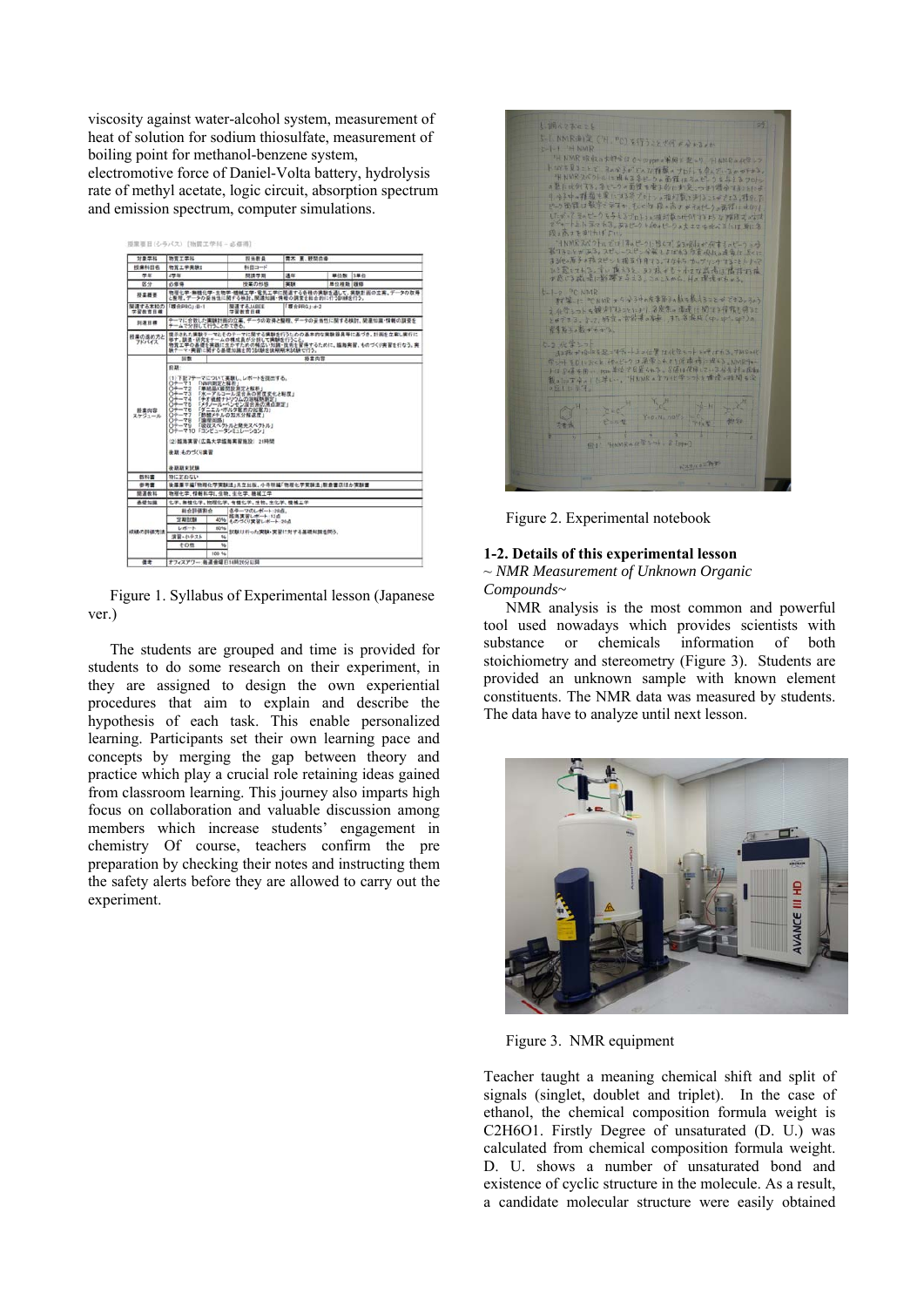(Figure 4). In this case this value show 0; unsaturated bond not involved in the molecule. From this knowledge, students can write two kinds of candidate structures (Figure 4).



Figure 4. Candidate structure for C2H6O1 Left: ethanol Light: diethyl ether

One out of these compounds determined by <sup>1</sup>H NMR and <sup>13</sup>C NMR analysis.

### **1-3. Results and Discussion**



Figure 5. NMR spectra of <sup>1</sup>H NMR and <sup>13</sup>C NMR

In the case of C2H6O1, it has two candidate structures (Figure 4). On the other hand a molecule has ethyl group and methoxy group. According to <sup>1</sup>H NMR data,  $\delta$  1.11 ppm indicated triplet signal (3H) and  $\delta$ 3.57 ppm also indicated quartet signal  $(2H)$ . And  $^{13}C$ NMR spectrum shows two signals in the chart. As a result, there are two kinds of carbon atoms in the molecule. Finally it has been conclude an unknown sample as ethanol.

By thinking for a candidated structure and analyzing NMR data, students are going to have important skill.

 The objective of this lesson is to be having ability for solving problem by discussing their friends.

How do students think about this lesson? I have been interested in student's thought. For some students, this experimental lesson may be pretty hard to write a report. However, a written report is good one. The NMR assignments of unknown samples were also written very well. I carried out the survey about how to proceed the experimental curriculum for the student. The survey includes following listed questions.

1) What grade are you in college?

- 2) How feel about this experimental curriculum?
- 3) If you feel good, please fill in your comment.
- 4) If you feel nothing or no good, please fill in your comment.

5) Please teach me about skills you are learning into the experiment.

These answers are below. The answer for question 2 shows much good feelings. Therefore answers for the question 3 are collecting a lot answers. Mainly answers are to be discussed with the student about not understanding problems and to be understood importance of team work. Answer for the question 4 is not answered. This is meaning that all students feel satisfactory. From the student's comments, they has been discussed with their friends about analysis of NMR data. According to discussion, students have an ability to solve problems for unknown matter and communication skills.

# **2-1. Introduction of OpenCAE software to experiments.**

Recently, manufacturing development by CAE application is indispensable in research and development at companies.

Even at Kosen, there are few opportunities for students to learn numerical analysis while studying. I thought that experiencing numerical analysis at school was effective, and I took it into the class of student experiment.

On accounting to all the facts, the department of mechanical engineering in National Institute of Technology,Yonago Callege has offered a subject of "Mechanical Engineering Experiment Practicum" to 1st grade to 5th grade. In each grade, subjects that can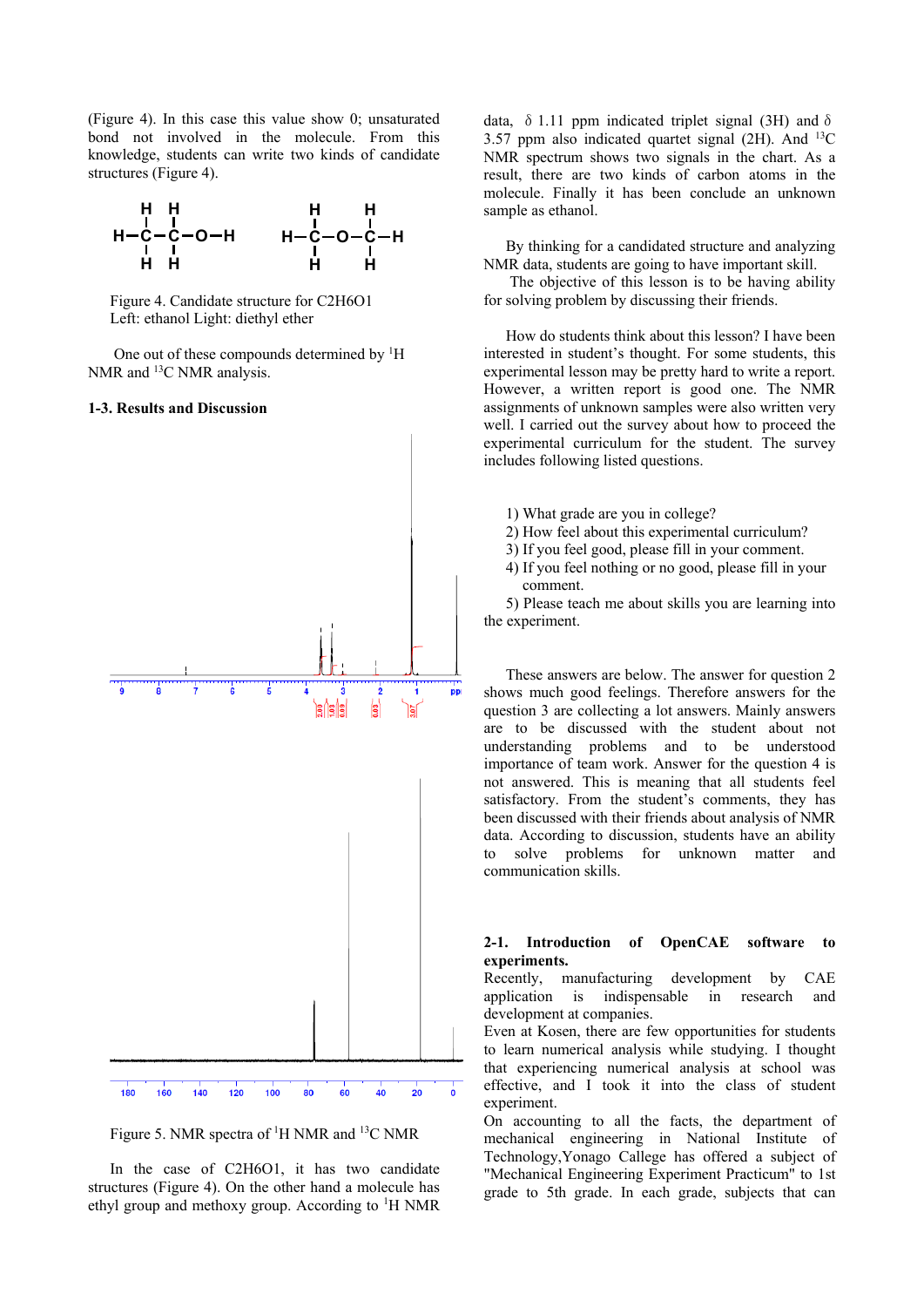acquire 3 credits in 140 weeks per week, 3 weeks in all 30 weeks . In this subject, unique and high-tech contents (WHAT KNID OF UNIQUE AND HIGH\_TECH CONTENT) are built in, so that students able to learn mechanical engineering thoroughly. For lower grade students (first to third grade), machining at the manufacturing center (practical factory) is the main practical task offered, and the experiment is conducted using materials such as metallographic observation and metallic materials test which are the fundamental chapters in dynamics system. For higher grades students (fourth to fifth grade), experiments about strength of materials, thermodynamics, hydrodynamics and mechanical mechanics are offered. For 5th grade student, we introduced the opportunity to set up "numerical simulation by finite element method" as a theme of strength of materials.

We decided to use ready-made software.

• Experiments must be 280 minutes lessons per theme.

(140 minutes per session, 1 theme setting in 2 weeks.)

• Computer proficiency for each students differ.

From the above, we decided to adopt "ADVENTURE on Windows (Windows version)" by the University of Tokyo ADVENTURE project in this theme. Figure 1 shows the basic screen of "ADVENTURE on Windows".



Figure 6 ADVENTURE on Windows

During the first class, we decided to introduce "ADVENTURE" for the following merit.

It is open-source software and does not require expenses for purchasing software.

• The Windows version is much easier to set up than the Linux version.

• Since it runs on Windows, virtual software etc is unnecessary.

• Since "ADVENTURE" itself can be operated easily, it is easy to administrate in a short time.

#### 2-2. How to use the software



Figure 7 Numerical Example (Cantilever beam)

In the numerical analysis of the example at the first week, everyone worked on the cantilever problem receiving the concentrated load as shown in Fig. 7, and the stress of the beams for the comparison of the numerical analysis result and the theoretical value of the flexural bending. In the second week, I focused on numerical analysis of tasks and report preparation.

The assignment was divided into 3 questions according to the degree of difficulty, and the students select one from those and answer in the report.

In this lesson, considering the difficulty level in numerical analysis, tasks 1 to 3 have the following contents.

Problem 1: When the H-shaped steel of Fig. 8 has a sectional shape in which the load is applied as the cantilevered beam of Fig.9.

Problem 2: When the H-shaped steel of Fig. 8 has a sectional shape in which the load is applied as the bothend supported beam in Fig. 10.

Problem 3: Stress analysis of a flat plate having a circular hole as shown in Fig. 11.



Figure 9 Exercises 1 (Cantilever beam)



Figure 10 Exercises 2 (Simply supported beam)



Figure 11 Exercises 3 (Flat plate with circular hole)

This class was introduced since 2017 and the deta of classes for two years has been accumulated.